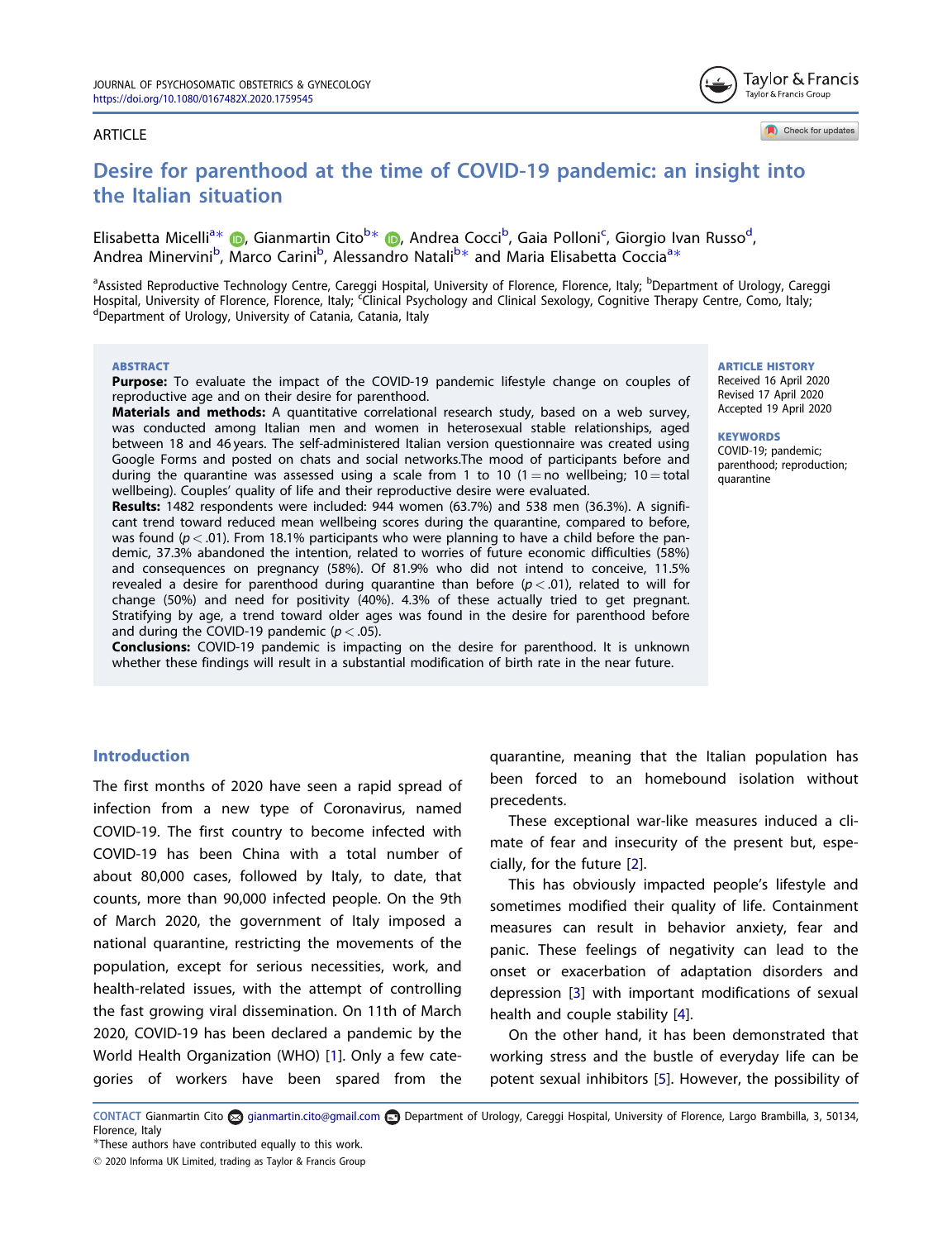sharing more and better time with a love partner could positively influence the quantity and level of intimacy.

As far as pregnancy research, some important acquisitions regarding the effects of COVID-19 on gestation must be taken into consideration. Intrauterine vertical transmission of the virus from the mother to the fetus during pregnancy is a described risk [6]. However, experts currently believe that the fetus is unlikely to be exposed during intrauterine life and that transmission is more likely to occur after birth [7]. To date, pregnant women have not been shown to be more susceptible to COVID-19 infection than the general population [8]. Nevertheless, pregnancy must be considered a risk factor for the increase in disease and deaths from influenza epidemics [9]. A huge effort has been made to sensitize the population of pregnant women to respect the terms of home isolation. Presumably, the daily share of information by the media might have created unexpected fears in couples. Uncertainty and anxiety can therefore contrast the desire for something beautiful that could add some positivity to a dark period. Since it is fundamental to analyze the effects of pandemic on demography, it will be important to look at the consequences of COVID-19 not only on deaths but also on births.

The aim of this study is to evaluate the impact of the COVID-19 pandemic lifestyle change on couples of reproductive age and on their desire for parenthood.

# Materials and methods

We performed a quantitative correlational research study design in a sample of couples of reproductive age in Italy, using a web-based survey. The survey was conducted in Italian language according to the Checklist for Reporting Results of Internet E-Surveys [10].

The Italian version of the questionnaire was created online using Google Forms and posted on chats through free communicating apps (WhatsApp), and social networks (Instagram and Facebook), three weeks after the beginning of the lockdown. The probability sample is considered demographically representative of the whole population. An information sheet as the first page of the online survey was set, with participants required to check a box to indicate consent before accessing the survey. All the potential participants were fully informed about the study, extent of privacy, anonymity and confidentiality, possible risks and benefits, the voluntary nature of participating, and the lack of negative consequences in case of decline. All the people included gave their consent to

participate, according to ethical principles of the Declaration of Helsinki.The ethical issues associated with the online survey complied with the American Educational Research Association's (AERA) guidelines [11]. The self-administered questions were designed to assess the impact of COVID-19-related control measures, due to the Italian lockdown, on couples' quality of life, as well as on their reproductive desire.

The questionnaires were randomly released in the general population, with a specific target for those who met the inclusion criteria, described in the first page of the survey. Criteria for recruitment were: male and female aged between 18 and 46 years, heterosexual couples, stable relationships for at least twelve months. Exclusion criteria were: couples whose women were pregnant, people with a well-known history of infertility, homosexual orientation. COVID-19 positive people were excluded from the survey.

Basic demographic data were recorded: gender, age range and level of education. Information about the relationship status and the average time spent per day with the partner at home were collected. The mean number of previous children was noted.

Socio-economic issues were investigated, including the need to leave home for work commitments and the mean difference of monthly profits compared to before the pandemic.

The mood of participants before the beginning of the COVID-19 pandemic and during the quarantine period was assessed, using a scale from 1 to 10  $(1 = no$  wellbeing;  $10 = total$  wellbeing).

The recruitment process is outlined in Figure 1. Desire for parenthood was evaluated before the start and during the pandemic, in order to analyze whether there were any changes due to the quarantine and why they occurred. Specifically, participants who were planning to have a child before the pandemic were asked whether they continued to try to conceive or decided to temporarily give up on the intention. Accordingly, they were asked to give the reasons why the changes might have occurred, being able to choose more than one option in the answers. Moreover, we asked each respondent if he/she took the decision by mutual agreement with the partner or against his/her will. Couples who continued to try to get pregnant were asked if the pandemic-related concerns had affected couple sexuality, reducing the number of sexual intercourses. Otherwise, we asked to those who did not intend to have a child before the pandemic whether they started to feel a desire for parenthood during the quarantine and, if so, which were the reasons that led them to consider it.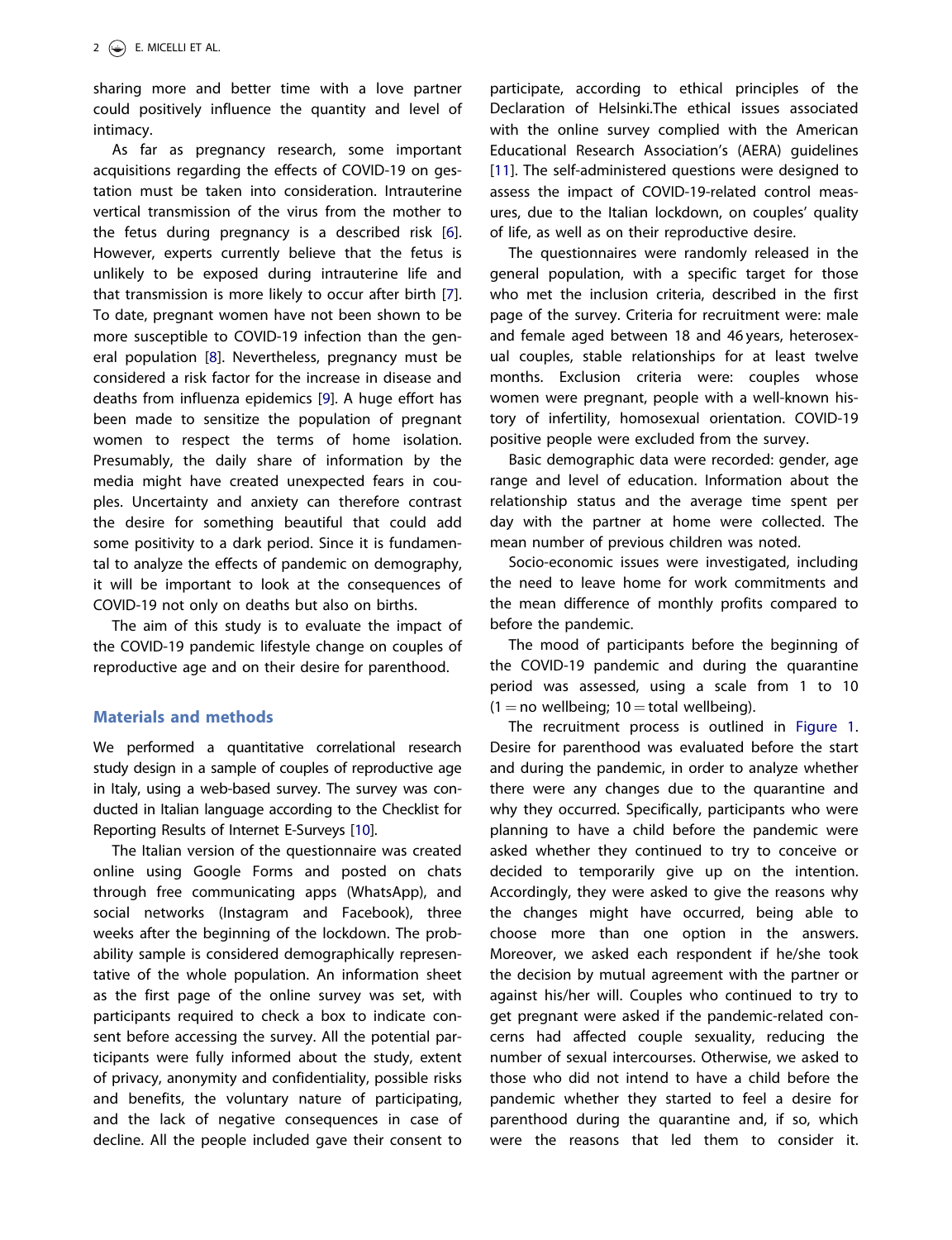

Figure 1. Flow-chart of the survey.

Furthermore, participants were asked if they actually tried to conceive a child during this period. Finally, people who did not have the desire for parenting, neither before nor during the pandemic, were asked if they experienced a reduction of couple sexual activity. The evaluation of different outcomes between genders was assessed. Desire for parenthood domains were also analyzed stratifying the study population into age groups.

### Statistical analysis

The qualitative data was tested using the chi-square test or Fisher's exact test where appropriate, while the continuous variables, presented as median (interquartile range [IQR]), were tested using Mann–Whitney U-Test or Student  $t$  test according to their distribution (according to the Kolmogorov–Smirnov test). Spearman's correlation has been applied to test association between variables. For all statistical comparison, significance was considered as  $p < .05$ . All collected data were evaluated with Statistical Package for Statistical Sciences (SPSS, Version 25.0), IBM, Chicago, IL, USA).

# **Results**

The study included a total of 1482 respondents: 944 women (63.7%) and 538 men (36.3%). The baseline demographic and socio-economic features were described in Table 1. The most represented age group was between 31 and 46 years (65.6%). The majority of the study population had a high level of education (63.8% were graduated). A total of 966 (65.2%) spent more than 12 h a day at home with the partner. 1026 participants (69.2%) stopped going outside for work reasons and 302 (20.4%) reported more than a 50% reduction in the monthly profits. However, 802 (54.1%) referred no changes in the monthly salary. The level of mood and wellbeing before and during the COVID-19 pandemic period is shown in Figure 2. A significant trend toward reduced mean scores during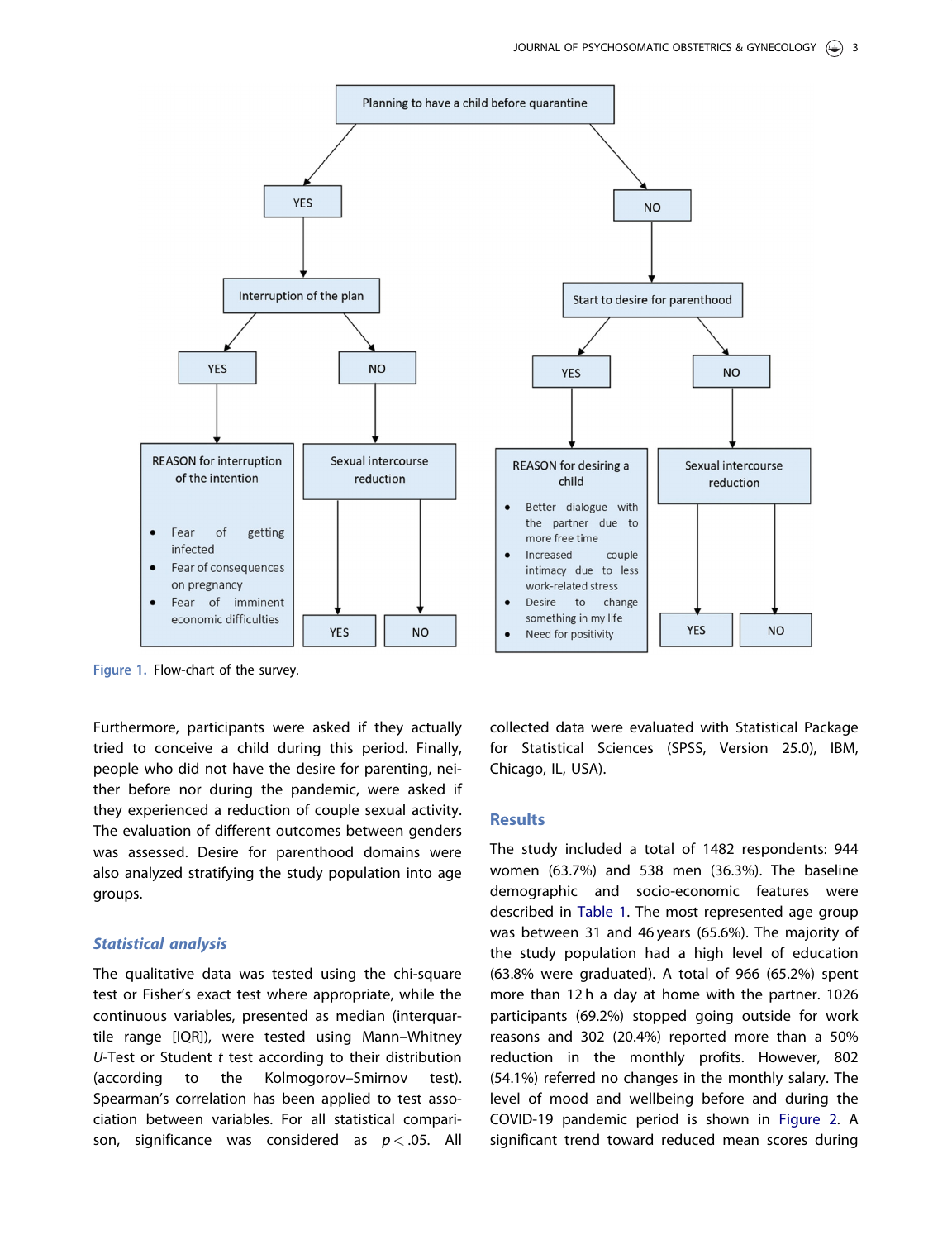the quarantine period, compared to before, was found [6.0 (IQR: 4.0–7.0) vs. 7.0 (IQR: 6.0–8.0), respectively;  $p < .01$ ].

Table 1. Demographic and socio-economic data of participants  $(n = 1482)$ .

| Parameter                                      | Value, $n$ (%) |
|------------------------------------------------|----------------|
| Gender                                         |                |
| Male                                           | 538 (36.30)    |
| Female                                         | 944 (63.70)    |
| Age range (years)                              |                |
| $18 - 25$                                      | 120(8.10)      |
| $26 - 30$                                      | 390 (26.32)    |
| $31 - 35$                                      | 458 (30.90)    |
| $36 - 40$                                      | 304 (20.51)    |
| $41 - 46$                                      | 210 (14.17)    |
| Level of education                             |                |
| Middle school                                  | 92 (6.21)      |
| High school                                    | 444 (29.96)    |
| Graduation                                     | 946 (63.83)    |
| Previous children, n                           |                |
| 0                                              | 898 (60.59)    |
| 1                                              | 284 (19.16)    |
| $\overline{2}$                                 | 248 (16.73)    |
| >2                                             | 52 (3.51)      |
| Quarantine at home with the partner            |                |
| Yes                                            | 1132 (76.38)   |
| No                                             | 350 (23.62)    |
| Time spent with the partner at home (hours)    |                |
| 0                                              | 286 (19.30)    |
| $<$ 12                                         | 230 (15.52)    |
| >12                                            | 270 (18.22)    |
| >18                                            | 118 (7.96)     |
| 24                                             | 578 (39.00)    |
| Active work outside during quarantine          |                |
| Yes                                            | 456 (30.77)    |
| No                                             | 1026 (69.23)   |
| Reduction of monthly profits during quarantine |                |
| Unchanged                                      | 802 (54.12)    |
| 1-30% less                                     | 218 (14.71)    |
| 31-50% less                                    | 160 (10.80)    |
| 51-70% less                                    | 80 (5.40)      |
| 71-100% less                                   | 222 (14.98)    |

Most of the respondents had  $\leq$ 1 child (79.8%). Overall, from 268 participants (18.1%) who were planning to have a child before the pandemic, 100 (37.3%) abandoned the intention (Table 2). The main reasons that led people to this decision included worries related to future economic difficulties (58%) and consequences on pregnancy (58%). In those who pursued with the plan, no sexual intercourse reduction was reported in the majority (83.3%), without significant differences between male and female  $(p=.20)$ . As shown in Table 3, desire for parenthood before the COVID-19 pandemic did not differ significantly between genders  $(p=.06)$ .

Of the 1214 (81.9%) who did not intend to conceive, 140 (11.5%) revealed a desire for parenthood during quarantine than before  $(p < .01)$  (Table 4). Specifically, the wish was mainly expressed by the female group ( $p=0.03$ ). In most cases, the respondents referred the will for change (50%) and the need for positivity (40%) to be the main reasons of this intention. However, only 6/140 (4.3%) effectively tried to get pregnant in this period. Seven hundred twelve respondents (66.3%) who did not experience the desire for parenting before the pandemic nor during, reported no reduction in sexual intercourses, with no significant differences among genders ( $p=0.40$ ) (Table 5). Stratifying the study population by age (Table 6), a trend toward older ages was found in the desire for parenthood before the COVID-19 pandemic  $(p=.02)$ . Moreover, the age groups between 26 and 35 years old started to feel the desire for parenthood during quarantine more frequently, compared to the other ages groups  $(p=0.01)$ .



1= no wellbeing; 10= total wellbeing

Figure 2. Distribution of well-being scores before and during Covid-19 pandemic.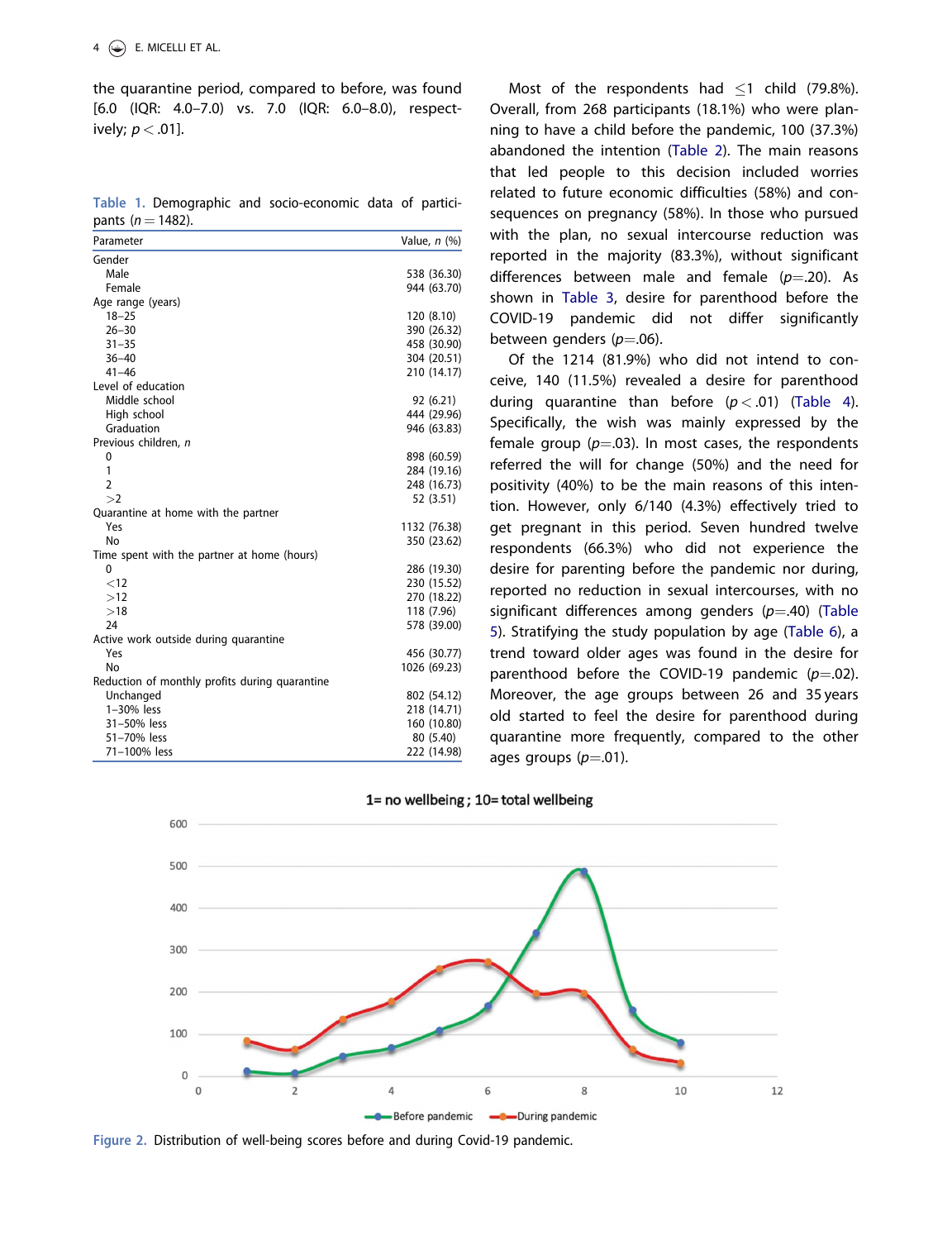|  |  | Table 2. Desire for parenthood before the COVID-19 pandemic. |  |  |  |
|--|--|--------------------------------------------------------------|--|--|--|
|  |  |                                                              |  |  |  |

|                                                                                     | Value, $n$ (%) |
|-------------------------------------------------------------------------------------|----------------|
| Question: Desire for parenting ( $n = 1482$ )                                       |                |
| Planning to have a child                                                            |                |
| Yes                                                                                 | 268 (18.08)    |
| No                                                                                  | 1214 (81.92)   |
| Question: Intention of participants who were planning to have a child ( $n = 268$ ) |                |
| Interruption of the intention to conceive                                           |                |
| Yes                                                                                 | 100 (37.31)    |
| No                                                                                  | 168 (62.69)    |
| Question: Reason for interruption of the intention to conceive ( $n = 100$ )        |                |
| Fear of getting infected                                                            | 28 (28.00)     |
| Fear of consequences on pregnancy                                                   | 58 (58.00)     |
| Fear of imminent economic difficulties                                              | 58 (58.00)     |
| Question: Agreement on the decision ( $n = 100$ )                                   |                |
| Yes, both agree on interruption                                                     | 82 (82.00)     |
| No, I want to interrupt but the partner wants to continue                           | 10 (10.00)     |
| No, I want to continue but the partner wants to interrupt                           | 8(8.00)        |
| Question: Sexual intercourse reduction during search for pregnancy ( $n = 168$ )    |                |
| Sexual intercourse reduction                                                        |                |
| Yes                                                                                 | 28 (16.67)     |
| No                                                                                  | 140 (83.33)    |

|  | Table 3. Desire for parenthood before the COVID-19 pandemic between genders. |  |  |              |  |
|--|------------------------------------------------------------------------------|--|--|--------------|--|
|  |                                                                              |  |  | $\mathbf{U}$ |  |

|                                                                                     |             | Value, $n$ $(\%)$ |                 |
|-------------------------------------------------------------------------------------|-------------|-------------------|-----------------|
|                                                                                     | Male        | Female            | <i>p</i> -Value |
| Question: Desire for parenting ( $n = 1482$ )                                       |             |                   |                 |
| Planning to have a child                                                            |             |                   | .06             |
| Yes                                                                                 | 78 (14.50)  | 190 (20.13)       |                 |
| No                                                                                  | 460 (85.50) | 754 (79.87)       |                 |
| Question: Intention of participants who were planning to have a child ( $n = 268$ ) |             |                   |                 |
| Interruption of the intention to conceive                                           |             |                   | .86             |
| Yes                                                                                 | 30 (5.58)   | 120 (12.71)       |                 |
| No                                                                                  | 48 (8.92)   | 70 (7.42)         |                 |
| Question: Sexual intercourse reduction during search for pregnancy ( $n = 168$ )    |             |                   |                 |
| Sexual intercourse reduction                                                        |             |                   | .20             |
| Yes                                                                                 | 4(8.33)     | 24 (20.0)         |                 |
| No                                                                                  | 44 (91.67)  | 96 (80.0)         |                 |

|  |  | Table 4. Desire for parenthood during the COVID-19 pandemic. |  |  |
|--|--|--------------------------------------------------------------|--|--|
|  |  |                                                              |  |  |

|                                                                                              | Value, $n$ $(\%)$ |
|----------------------------------------------------------------------------------------------|-------------------|
| Question: Start to desire for parenting ( $n = 1214$ )                                       |                   |
| Planning to have a child                                                                     |                   |
| Yes                                                                                          | 140 (11.53)       |
| No                                                                                           | 1074 (88.47)      |
| Question: Reasons for desiring a child ( $n = 140$ )                                         |                   |
| Better dialog with the partner due to more free time                                         | 36 (25.71)        |
| Increased couple intimacy due to less work-related stress                                    | 26 (18.57)        |
| Desire to change something in my life                                                        | 70 (50.00)        |
| Need for positivity                                                                          | 56 (40.00)        |
| Question: Attempt to concretely conceive a child ( $n = 140$ )                               |                   |
| Attempt                                                                                      |                   |
| Yes                                                                                          | 6(4.29)           |
| No                                                                                           | 134 (95.71)       |
| Question: Sexual intercourse reduction in couples not searching for pregnancy ( $n = 1074$ ) |                   |
| Sexual intercourse reduction                                                                 |                   |
| Yes                                                                                          | 362 (33.71)       |
| No                                                                                           | 712 (66.29)       |

# **Discussion**

COVID-19 is a wide diffusion infection, declared as a global pandemic by WHO. The rapid rise of the viral spread has overthrown all the industrialized countries that are less used to face sanitary emergencies. Mortality rates are concerning. Among Chinese patients, 2873 deaths occurred, equivalent to a

mortality rate of 3–6% [12]. To date, Italy reports more than 90,000 infected people, with almost 12,500 deaths. Containment measures have become crucial to restrict viral contagion that proves to be extremely rapid and easy through droplets particles. Therefore, people were experiencing for the first time a lockdown at their home. The impact of the quarantine on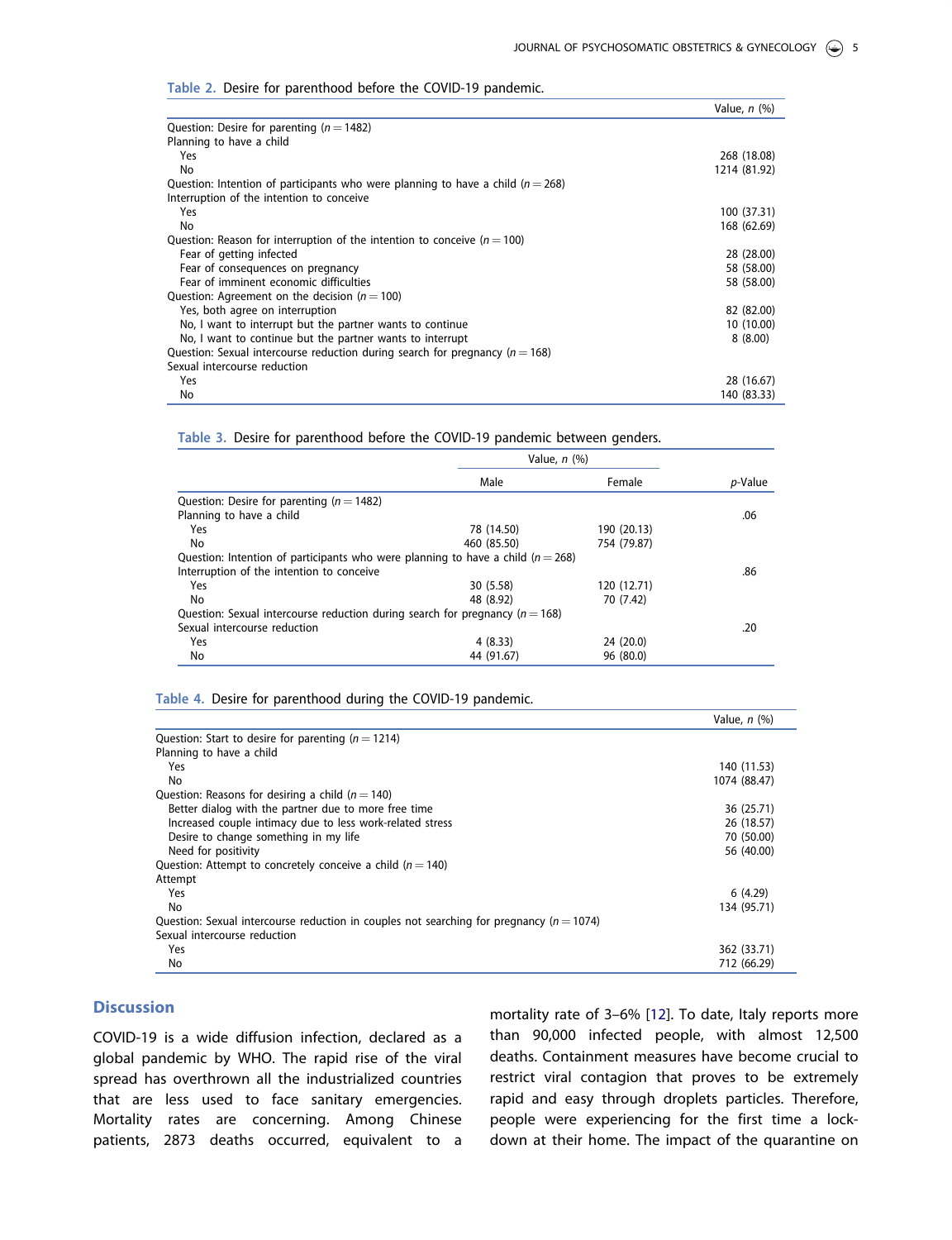### Table 5. Desire for parenthood during the C0VID-19 pandemic between genders.

| Male        | Female                                                                                                             | p-Value                                                                                                           |
|-------------|--------------------------------------------------------------------------------------------------------------------|-------------------------------------------------------------------------------------------------------------------|
|             |                                                                                                                    |                                                                                                                   |
|             |                                                                                                                    | $.03*$                                                                                                            |
| 34 (6.32)   | 106 (11.23)                                                                                                        |                                                                                                                   |
| 504 (93.68) | 838 (88.77)                                                                                                        |                                                                                                                   |
|             |                                                                                                                    |                                                                                                                   |
|             |                                                                                                                    | .14                                                                                                               |
| 2(5.88)     | 4 (3.77)                                                                                                           |                                                                                                                   |
| 32 (94.12)  | 102 (96.23)                                                                                                        |                                                                                                                   |
|             |                                                                                                                    |                                                                                                                   |
|             |                                                                                                                    | .40                                                                                                               |
| 134 (31.46) | 420 (64.81)                                                                                                        |                                                                                                                   |
| 292 (68.54) | 228 (35.19)                                                                                                        |                                                                                                                   |
|             | Question: Start to desire for parenting $(n = 1214)$<br>Question: Attempt to concretely conceive a child $(n=140)$ | Value, $n$ $(\%)$<br>Question: Sexual intercourse reduction in couples not searching for pregnancy ( $n = 1074$ ) |

Statistical significance.

|  |  | Table 6. Desire for parenthood comparing the age groups. |  |  |
|--|--|----------------------------------------------------------|--|--|
|  |  |                                                          |  |  |

|                                                                 | Age range (years) |             |             |             |             |         |  |
|-----------------------------------------------------------------|-------------------|-------------|-------------|-------------|-------------|---------|--|
| <b>Ouestion</b>                                                 | $18 - 25$         | $26 - 30$   | $31 - 35$   | $36 - 40$   | $41 - 46$   | p-Value |  |
| Planning to have a child before quarantine ( $n = 1482$ )       |                   |             |             |             |             | $.02*$  |  |
| Yes                                                             | 6(5.0)            | 56 (14.36)  | 100 (21.83) | 76 (25.0)   | 30 (14.29)  |         |  |
| No                                                              | 114 (95.0)        | 334 (85.64) | 358 (78.17) | 228 (75.0)  | 180 (85.71) |         |  |
| Interruption of the intention to conceive ( $n = 268$ )         |                   |             |             |             |             | .62     |  |
| Yes                                                             | 2(33.33)          | 26 (46.43)  | 30 (30.0)   | 32 (42.11)  | 10(33.33)   |         |  |
| No                                                              | 4(66.67)          | 30 (53.57)  | 70 (70.0)   | 44 (57.89)  | 20 (66.67)  |         |  |
| Start to desire for parenthood during quarantine ( $n = 1214$ ) |                   |             |             |             |             | $.01*$  |  |
| Yes                                                             | 8(7.02)           | 58 (17.37)  | 50 (13.97)  | 22(9.65)    | 2(1.11)     |         |  |
| No                                                              | 106 (92.98)       | 276 (82.63) | 308 (86.03) | 206 (90.35) | 178 (98.89) |         |  |

Statistical significance.

general population perception of their stability and peacefulness is alarming. In our study sample, the majority of participants gave significantly higher total scores to their mental wellbeing before the pandemic, while a flatter distribution curve on the lowest scores was reported in the answers referred to the COVID-19 period.

On these bases, we aimed to evaluate if pandemicrelated concerns and worries are affecting the desire for parenthood in couples who were already planning to have a child or if quarantine is influencing the start of the reproductive desire.

The majority of our population (65.6%) has a mean age higher than 30 years. This sample reflects the most common age range during which the majority of Italian couples try to conceive, according to the national data. Specifically, the Italian National Institute of Statistics (ISTAT) reports that Italian women have a mean age of 31.2 years at the first child, while the mean paternal age is 35.5 years [13].

Experts estimated that COVID-19 will have major consequences on the world economy, as it will lower global Gross Domestic Product (GDP) growth by onehalf a percentage point for 2020 [14].

Accordingly, in our study, although almost half of the people referred no interruption in their job activity and no variations of salaries, probably due to the

"smart working" adapting strategy, over 40% of participants reported a worrying reduction of monthly profits. Remarkably, the fear of imminent and future economic instabilities led those who were searching for a pregnancy to stop their intention in 58% of cases. To strengthen our results, the existing literature shows how strong may be the impact of insufficient income on the responsibility of conceiving [15].

To the best of our knowledge, this is the first study that investigates the desire for parenthood in people of reproductive age with stable relationships at the time of COVID-19.

Interestingly, a large amount (37.3%) of couples who were planning to have a child, decided to interrupt the pursuit during the quarantine.

Our data showed that another possible reason why the interruption occurred is the lack of knowledge of the viral effects on pregnancy outcomes. Although the current available data about COVID-19 are still partial and incomplete, a look at the past helps to prospect the consequences of the Coronaviruses infection in pregnancy. Since most Coronavirus human infections are asymptomatic or paucisymptomatic, in the last twenty years we have witnessed two serious epidemics: the severe acute respiratory syndrome coronavirus (SARS-CoV) and the Middle East coronavirus syndrome (MERS-CoV). During these periods, a peak of about a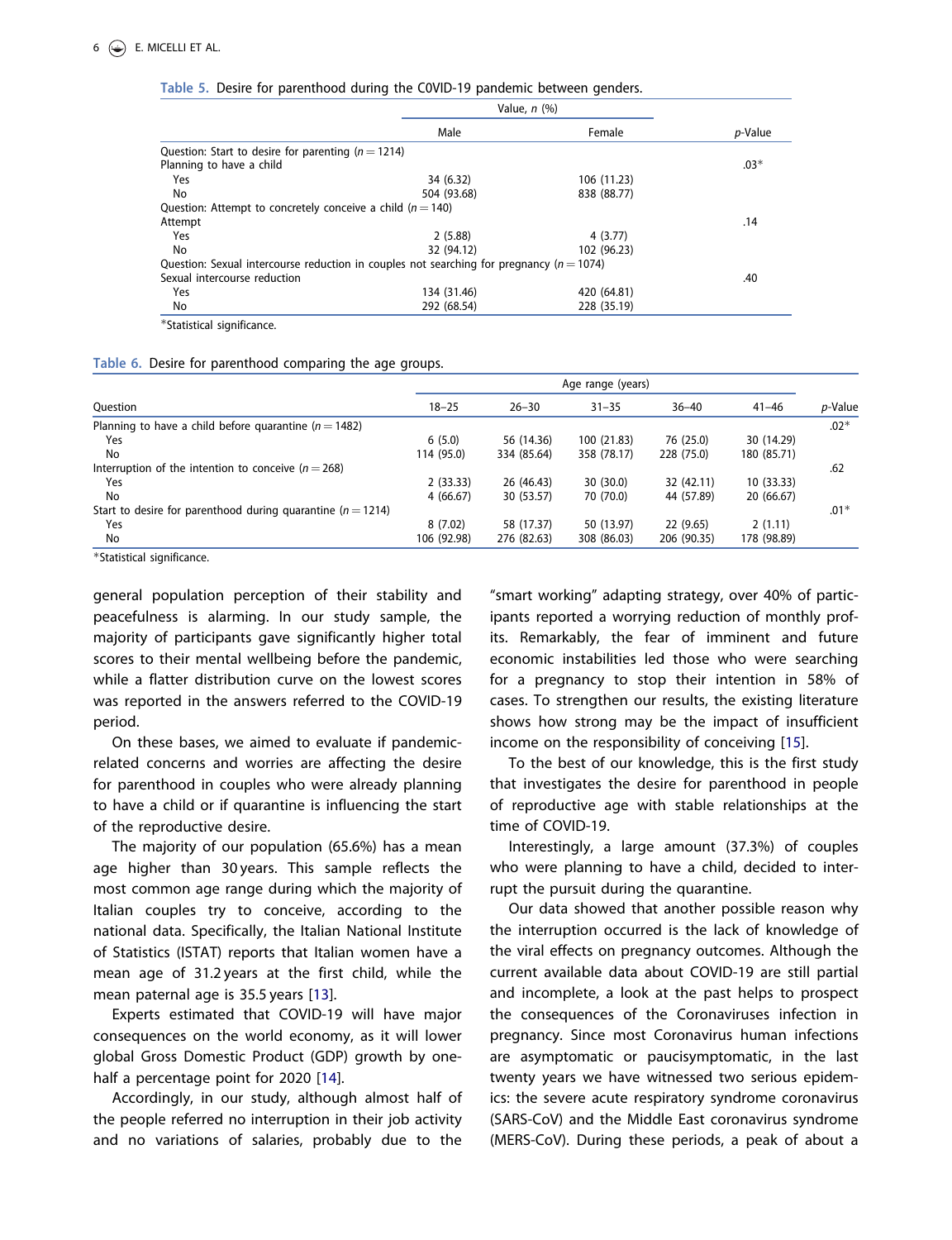third of infected pregnant women died because of the disease [16,17]. The cardiorespiratory and immune systems of pregnant women change substantially, as the susceptibility to serious infections and hypoxic impairment increases [18].

The early literature data evidences that, during the third semester, the SARS-CoV-2 does not have the ability to overcome the placental barrier. A recent study reported 10% of cases with intrauterine growth restriction (IUGR) and 39% of premature birth. Since the uncertainty is mostly about the impact on embryogenesis and the first trimester, the only data we have is that the abortion has been reported in about 2% of cases. However, there is also a concern about the possible effects of maternal fever on fetal development [19].

Fear of consequences on pregnancy in addition to the economic impact on families are probably the reasons why almost the whole group of couples who unexpectedly started to express a desire for parenthood during quarantine did not translate this dream into a concrete attempt [20].

Overall, in our sample, sexual life and desire for parenthood have been influenced by the awareness of living during a dangerous pandemic. However, an important aspect should be highlighted: the couples who were already involved in childbearing attempts and continue in this project are more than 60%. As a demonstration of the pursuit, these couples did not report a reduction in the number of sexual intercourses. This result might be explained by the fear that couple infertility could occur in the future, since the anxiety of wasting time outweighs the worries of the infection consequences. Actually, in our sample, the majority of couples who were planning to have a child before the pandemic belong to older age groups.

Although illness and quarantine have had a major impact on conception, pregnancy and birth, as reported in previous epidemic diseases, it is uncertain if COVID-19 will influence birth rates, leading to a decline of global natality. Curiously, our results revealed that about 12% of people (predominantly female) started to desire a child during the quarantine.

On this basis, as a result of high-mortality events, the fear and trauma of loss have demonstrated to motivate higher fertility, after an initial births decline [21,22]. Accordingly, our Italian insight reflects that the sense of existential insecurity probably will justify higher fertility in the future of COVID-19 pandemic. It will be interesting to see if in Italy, one of the countries with highest longevity and lowest birth rates is expected later a change in trend.

The lack of use of validated questionnaires represents a possible limitation of the study. However, the absence of a specific questionnaire that underlines the importance of the quarantine impact needs the creation of specific-adapted questions.

### Conclusion

Although COVID-19-related concerns are negatively impacting on people's wellbeing, a considerable amount of couples who were planning for childbearing before the pandemic, continue in their attempt. In addition, some couples started to express their reproductive desire exactly during the quarantine. However, it should not be underestimated that the fear of economic difficulties and the lack of knowledge about the viral consequences on pregnancy is leading to the interruption of the research for parenthood in a sample of couples. It is unknown whether these findings will result in a substantial modification of birth rate in the near future.

#### Author contributions

E.M., G.C.: conception and design, drafting the article, acquisition of data. A.C., G.P., GI.R.: analysis and interpretation of data. ME.C., A.M., A.N., M.C.: critical revision. All of the coauthors interpreted the data and participated in finalizing the article. All of the co- authors approved the final version of the article.

### Disclosure statement

No potential conflict of interest was reported by the author(s).

# **ORCID**

Elisabetta Micelli D http://orcid.org/0000-0002-1450-0810 Gianmartin Cito http://orcid.org/0000-0001-7526-4025

### **References**

- [1] World Health Organization. What is a pandemic? World Health Organization; 2010. Available from: https://www.who.int/csr/disease/swineflu/frequently\_ asked\_questions/pandemic/en/.
- [2] Miani A, Burgio E, Piscitelli P, et al. The Italian war-like measures to fight coronavirus spreading: re-open closed hospitals now. EClinicalMedicine. 2020. doi: 10. 1016/j.eclinm.2020.100320
- [3] Kennedy SH, Dickens SE, Eisfeld BS, et al. Sexual dysfunction before antidepressant therapy in major depression. J Affect Disord. 1999;56(2–3):201–208.